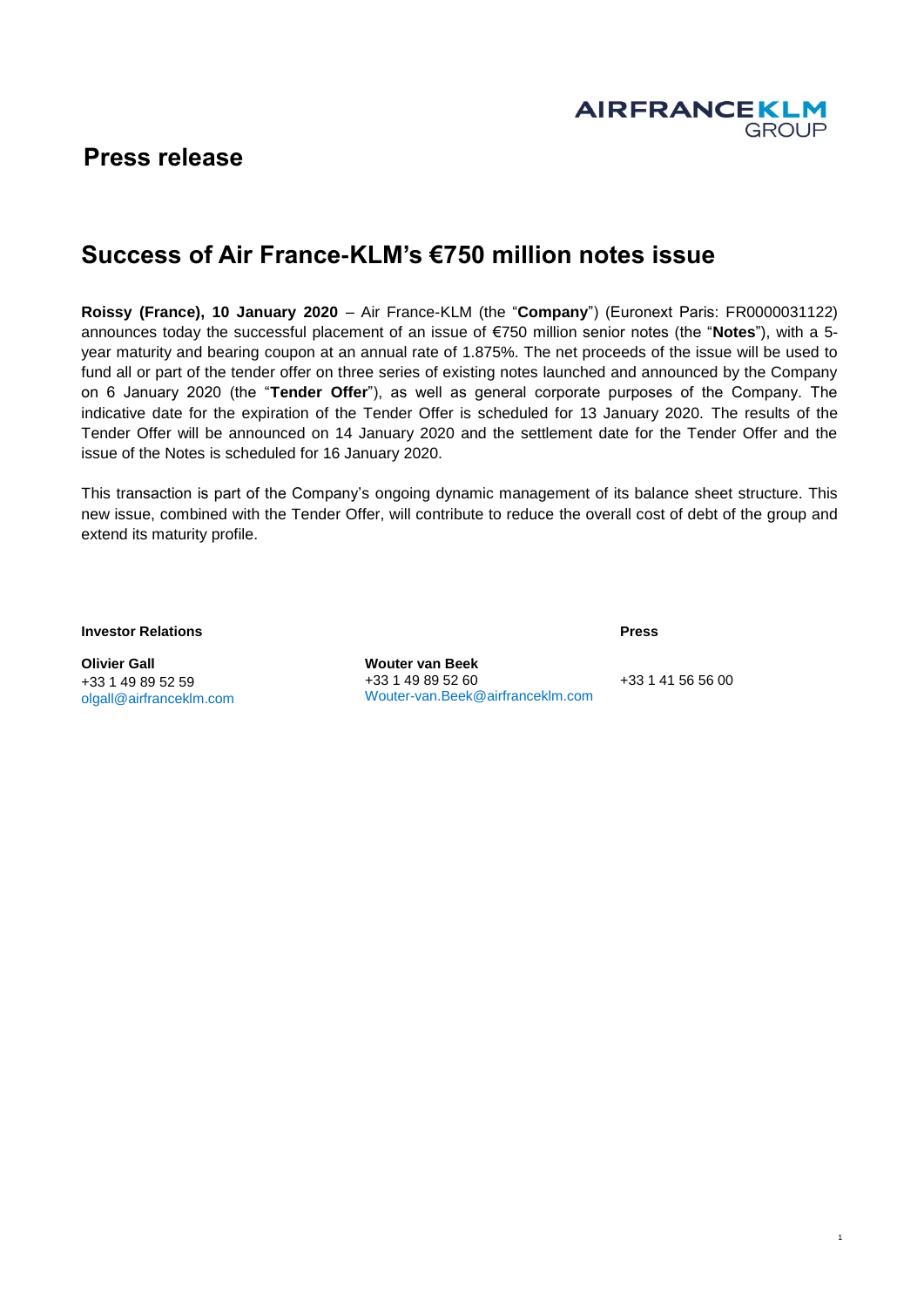#### *Disclaimer*

*This press release does not constitute an offer to subscribe the Notes nor an invitation to participate in the Tender Offer in or from any country or jurisdiction to whom or in which such offer would be unlawful under the applicable laws and regulations. The Tender Offer is made under the terms and conditions set out in the Tender Offer Memorandum dated January 6, 2020. The issue of the Notes will be subject to a prospectus submitted to the approval of the French Autorité des marchés financiers for the purpose of the admission of the Notes to trading on the regulated market of Euronext Paris. The settlement of the issue of the Notes remains subject to such approval.* 

*This press release is not a prospectus for the purposes of the Regulation (EU) 2017/1129 (the "Prospectus Regulation").*

*The Notes are not being subject to a public offering in any country or jurisdiction, including in France, to any person other than qualified investors. Tenders of Existing Notes for purchase pursuant to the Tender Offer from qualifying holders shall not be accepted in any circumstances where such offer or solicitation is unlawful. The Company does not make any recommendation as to whether or not qualifying holders should participate in the Tender Offer.*

*The distribution of this press release may be restricted by law in certain jurisdictions. Persons into whose possession this press release comes should inform themselves about and observe any applicable legal and regulatory restrictions.*

#### *Prohibition of sales to EEA retail investors*

*The Notes are not intended to be offered, sold or otherwise made available to and should not be offered, sold, or otherwise made available to any retail investors in the European Economic Area (the "EEA"). For these purposes, a retail investor means a person who is one (or more) of:*

- *(i) a retail client as defined in point (11) of Article 4(1) of Directive 2014/65/EU as amended ("MiFID II"); and/or*
- *(ii) a customer within the meaning of Directive 2016/97/EU as amended, where that customer would not qualify as a professional client as defined in point (10) of Article 4(1) of MiFID II.*

#### *France*

*This press release is only directed at qualified investors as defined in Article 2 point (e) of the Prospectus Regulation and in accordance with Article L. 411-2, 1° of the French Code monétaire et financier.*

## *United Kingdom*

*This press release is only directed at qualified investors who are (i) persons having professional experience in matters relating to investments who fall within the definition of "investment professionals" in Article 19(5) of the Financial Services and Markets Act 2000 (Financial Promotion) Order 2005 (the "Order"); or (ii) high net worth entities falling within Article 49(2)(a) to (d) of the Order, or (iii) other persons to whom it may otherwise be lawfully communicated.*

## *United States*

*This press release does not constitute or form a part of any offer or solicitation to purchase or subscribe for notes nor of*  any offer or solicitation to sell notes in the United States. The notes have not been and will not be registered under the *Securities Act of 1933, as amended (the "Securities Act") or with any securities regulatory authority of any state or other jurisdiction in the United States, and may not be offered, sold, pledged or otherwise transferred within the United States or to, or for the account or benefit of, U.S. persons (as defined in Regulation S of the Securities Act (each a "U.S. Person")), directly or indirectly. The notes are being offered and sold only outside the United States to non-U.S. Persons in compliance with Regulation S under the Securities Act.*

*The Tender Offer is not being made and will not be made directly or indirectly in or into, to owners of notes who are located in the United States as defined in Regulation S of the Securities Act and such notes may not be tendered in the*